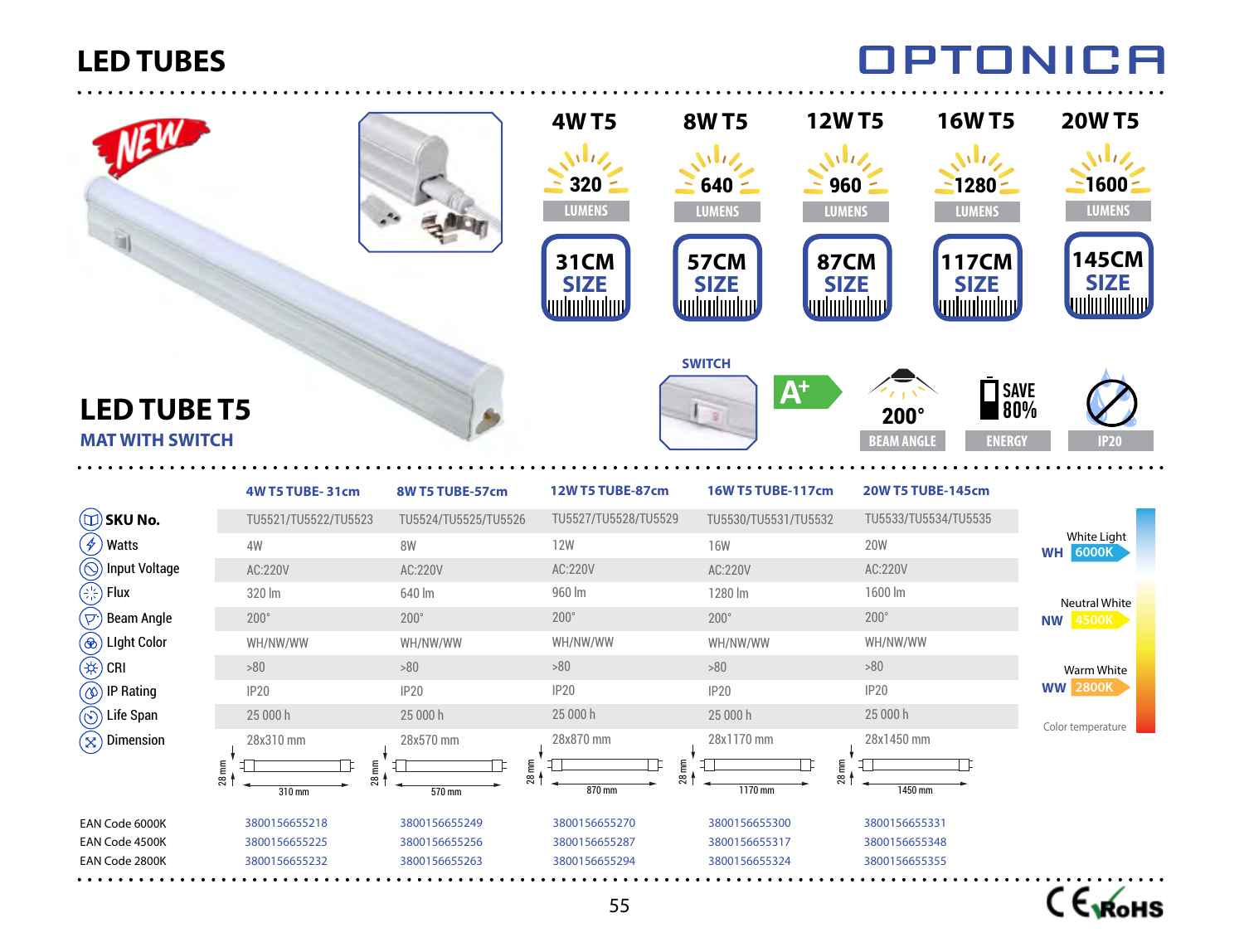### **OPTONICA**

|                                                                                                                                                                                                               |                                   |                            | <b>4WT5</b><br>$\bf{U}$<br>320<br><b>LUMENS</b><br><b>31CM</b><br><b>SIZE</b><br><u>unhunhur</u> | <b>12WT5</b><br><b>8WT5</b><br>$640 =$<br><b>LUMENS</b><br><b>57CM</b><br><b>SIZE</b><br><b>unlunlunluv</b> | <b>16WT5</b><br>いりん<br>WZ<br>$960 =$<br>$1280 -$<br><b>LUMENS</b><br><b>LUMENS</b><br><b>87CM</b><br><b>117CM</b><br><b>SIZE</b><br><b>SIZE</b><br>unhunhun<br><u>unlunlunluv</u> | <b>20WT5</b><br>$\sqrt{1/2}$<br>$\frac{2}{5}$ 1600 $\frac{2}{5}$<br><b>LUMENS</b><br><b>145CM</b><br><b>SIZE</b> |
|---------------------------------------------------------------------------------------------------------------------------------------------------------------------------------------------------------------|-----------------------------------|----------------------------|--------------------------------------------------------------------------------------------------|-------------------------------------------------------------------------------------------------------------|-----------------------------------------------------------------------------------------------------------------------------------------------------------------------------------|------------------------------------------------------------------------------------------------------------------|
| <b>LED TUBE T5</b><br><b>MAT</b>                                                                                                                                                                              | <b>4W T5 TUBE</b><br><b>31 CM</b> | 8W T5 TUBE<br><b>57 CM</b> | 12W T5 TUBE<br><b>87 CM</b>                                                                      | $A^+$<br>16W T5 TUBE<br><b>117 CM</b>                                                                       | $\bar{\blacksquare}$ SAVE<br>$\blacksquare$ 80%<br>$200^\circ$<br><b>BEAM ANGLE</b><br><b>ENERGY</b><br>20W T5 TUBE<br><b>145 CM</b>                                              | P <sub>20</sub>                                                                                                  |
| $\Box$ ) SKU No.                                                                                                                                                                                              | TU5653/TU5645/TU5655              | TU5654/TU5646/TU5656       | TU5652/TU5647/TU5657                                                                             | TU5651/TU5648/TU5658                                                                                        | TU5650/TU5649/TU5659                                                                                                                                                              |                                                                                                                  |
|                                                                                                                                                                                                               |                                   |                            |                                                                                                  |                                                                                                             |                                                                                                                                                                                   |                                                                                                                  |
|                                                                                                                                                                                                               |                                   |                            |                                                                                                  |                                                                                                             |                                                                                                                                                                                   | White Light                                                                                                      |
|                                                                                                                                                                                                               | 4W                                | <b>8W</b>                  | <b>12W</b>                                                                                       | <b>16W</b>                                                                                                  | <b>20W</b>                                                                                                                                                                        | <b>WH 6000K</b>                                                                                                  |
|                                                                                                                                                                                                               | AC:220V<br>320 lm                 | AC:220V                    | AC:220V<br>960 lm                                                                                | AC:220V                                                                                                     | AC:220V<br>1600 lm                                                                                                                                                                |                                                                                                                  |
|                                                                                                                                                                                                               | $200^\circ$                       | 640 lm<br>$200^\circ$      | $200^\circ$                                                                                      | 1280 lm<br>$200^\circ$                                                                                      | $200^\circ$                                                                                                                                                                       | <b>Neutral White</b>                                                                                             |
|                                                                                                                                                                                                               | WH/NW/WW                          | WH/NW/WW                   | WH/NW/WW                                                                                         | WH/NW/WW                                                                                                    | WH/NW/WW                                                                                                                                                                          | <b>NW 4500K</b>                                                                                                  |
|                                                                                                                                                                                                               | $>80$                             | $>80$                      | $>80$                                                                                            | $>80$                                                                                                       | $>80$                                                                                                                                                                             | Warm White                                                                                                       |
| $(\not\phi)$ Watts<br>$\hat{O}$ Input Voltage<br>$\left(\frac{1}{2}, \frac{1}{2}\right)$ Flux<br>$(\nabla)$ Beam Angle<br>$\circledast$ ) Light Color<br>$\left(\nleftrightarrow\right)$ Cri<br>(1) IP Rating | IP20                              | IP20                       | <b>IP20</b>                                                                                      | IP20                                                                                                        | IP20                                                                                                                                                                              | <b>WW 2800K</b>                                                                                                  |
| $\circledcirc$ ) Life Span                                                                                                                                                                                    | 25 000 h                          | 25 000 h                   | 25 000 h                                                                                         | 25 000 h                                                                                                    | 25 000 h                                                                                                                                                                          | Color temperature                                                                                                |



. . . . . . . . . . .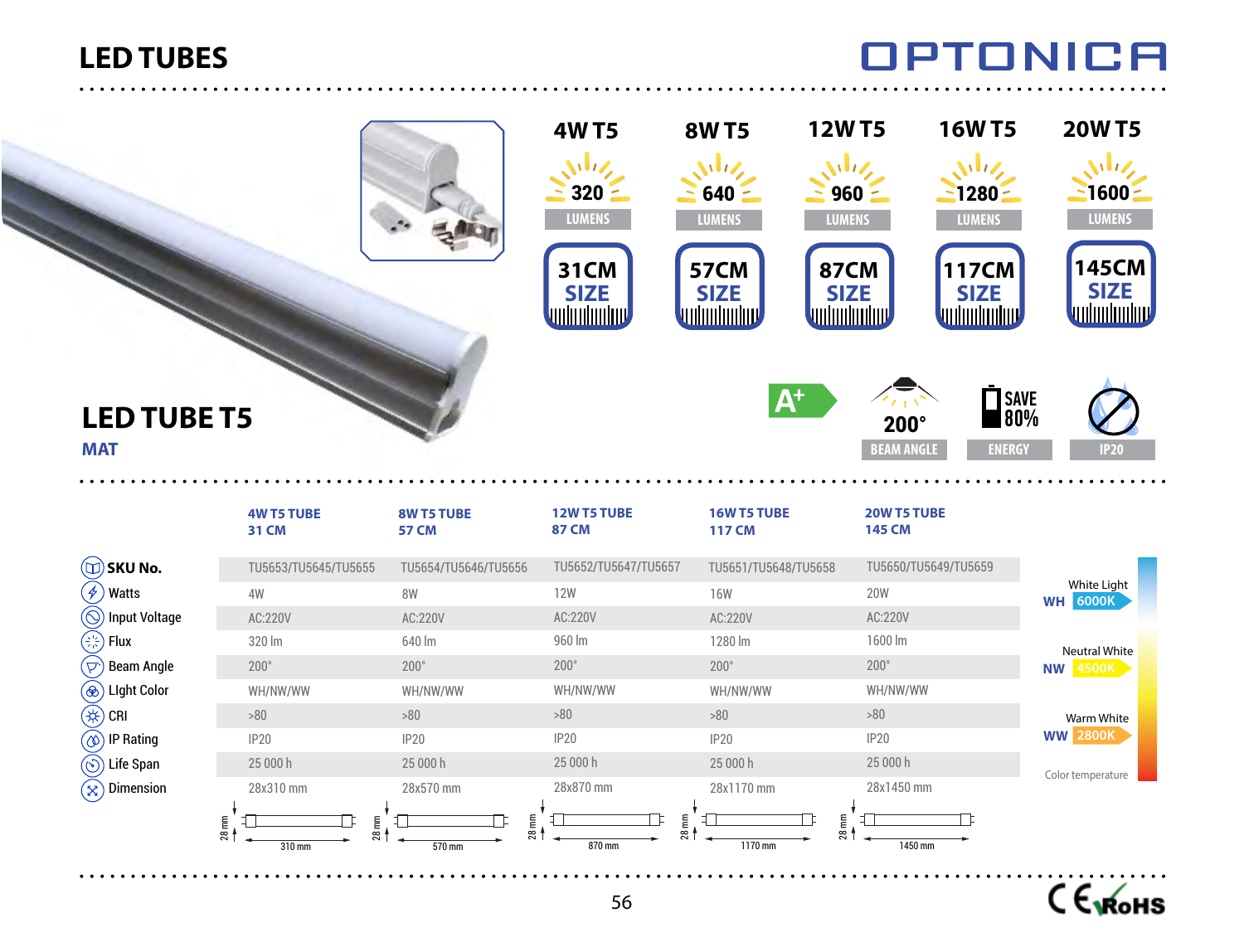W

|                                                                                                                    | SAVE<br>80%<br>$200^\circ$<br><b>BEAM ANGLE</b><br><b>ENERGY</b> | <b>WITH STARTER</b><br><b>IP20</b> | 9W<br>いいん<br>$810 =$<br><b>LUMENS</b>                                                   | <b>18W</b><br>WV,<br>$1610 -$<br><b>LUMENS</b>                                          | <b>22W</b><br>いりん<br>1980<br><b>LUMENS</b>                                              |  |
|--------------------------------------------------------------------------------------------------------------------|------------------------------------------------------------------|------------------------------------|-----------------------------------------------------------------------------------------|-----------------------------------------------------------------------------------------|-----------------------------------------------------------------------------------------|--|
|                                                                                                                    |                                                                  |                                    | <b>60CM</b><br><b>SIZE</b><br><u>uduuluuluv</u>                                         | <b>120CM</b><br><b>SIZE</b><br>unhunhun                                                 | 150CM<br><b>SIZE</b><br>unhmhmhnd                                                       |  |
| LED TUBE T8 PF>0.9<br><b>PROFESSIONAL EDITION</b><br><b>ONE SIDE POWER</b>                                         |                                                                  | ${\bf A}^*$                        | TU5611-M White Light 6000K<br>TU5613-M Neutral White 4500K<br>TU5612-M Warm White 2800K | TU5623-M White Light 6000K<br>TU5625-M Neutral White 4500K<br>TU5624-M Warm White 2800K | TU5641-M White Light 6000K<br>TU5642-M Neutral White 4500K<br>TU5643-M Warm White 2800K |  |
| $(\Box)$ SKU No.                                                                                                   | <b>9W LED TUBE 60CM</b>                                          | 18W LED TUBE 120CM                 | 22W LED TUBE 150CM                                                                      |                                                                                         |                                                                                         |  |
| $\overline{\mathcal{F}}$<br>Watts                                                                                  | TU5611-M/TU5613-M/TU5612-M                                       | TU5623-M/TU5625-M/TU5624-M         |                                                                                         | TU5641-M/TU5642-M/TU5643-M                                                              |                                                                                         |  |
| $\bigcirc$<br><b>Input Voltage</b>                                                                                 | 9W                                                               | <b>18W</b>                         | <b>22W</b>                                                                              |                                                                                         | White Light                                                                             |  |
| دي.<br>رانې<br>Flux                                                                                                | AC:220-240V                                                      | AC:220-240V                        | AC:220-240V                                                                             |                                                                                         | <b>WH 6000K</b>                                                                         |  |
|                                                                                                                    |                                                                  | 1610 lm                            | 1980 lm                                                                                 |                                                                                         |                                                                                         |  |
|                                                                                                                    | 810 lm                                                           |                                    |                                                                                         |                                                                                         |                                                                                         |  |
| <b>Beam Angle</b>                                                                                                  | $200^\circ$                                                      | $200^\circ$                        | $200^\circ$                                                                             |                                                                                         | Neutral White                                                                           |  |
|                                                                                                                    | WH/NW/WW                                                         | WH/NW/WW                           | WH/NW/WW                                                                                |                                                                                         | <b>NW 4500K</b>                                                                         |  |
| CRI<br><b>IP Rating</b>                                                                                            | >80                                                              | >80                                | >80                                                                                     |                                                                                         |                                                                                         |  |
| Life Span                                                                                                          | <b>IP20</b>                                                      | <b>IP20</b>                        | <b>IP20</b>                                                                             |                                                                                         | Warm White<br><b>WW 2800K</b>                                                           |  |
| Dimension                                                                                                          | 25 000 h                                                         | 25 000 h                           | 25 000 h                                                                                |                                                                                         |                                                                                         |  |
|                                                                                                                    | ф28x600 mm                                                       | ф28x1200 mm                        | ф28x1500 mm                                                                             |                                                                                         | Color temperature                                                                       |  |
|                                                                                                                    | 28 mm<br>$600 \text{ mm}$                                        | $28$ mm<br>1200 mm                 | $28 \text{ mm}$<br>1500 mm                                                              |                                                                                         |                                                                                         |  |
| $\widehat{\nabla}$<br>$\circledast$ Light Color<br>€<br>$\circledcirc$<br>$\circledcirc$<br>$\widehat{\mathbb{X}}$ | 3800156656116                                                    | 3800156656239                      | 3800156656413                                                                           |                                                                                         |                                                                                         |  |
| EAN Code 6000K<br>EAN Code 4500K                                                                                   | 3800156656130                                                    | 3800156656253                      | 3800156656420                                                                           |                                                                                         |                                                                                         |  |

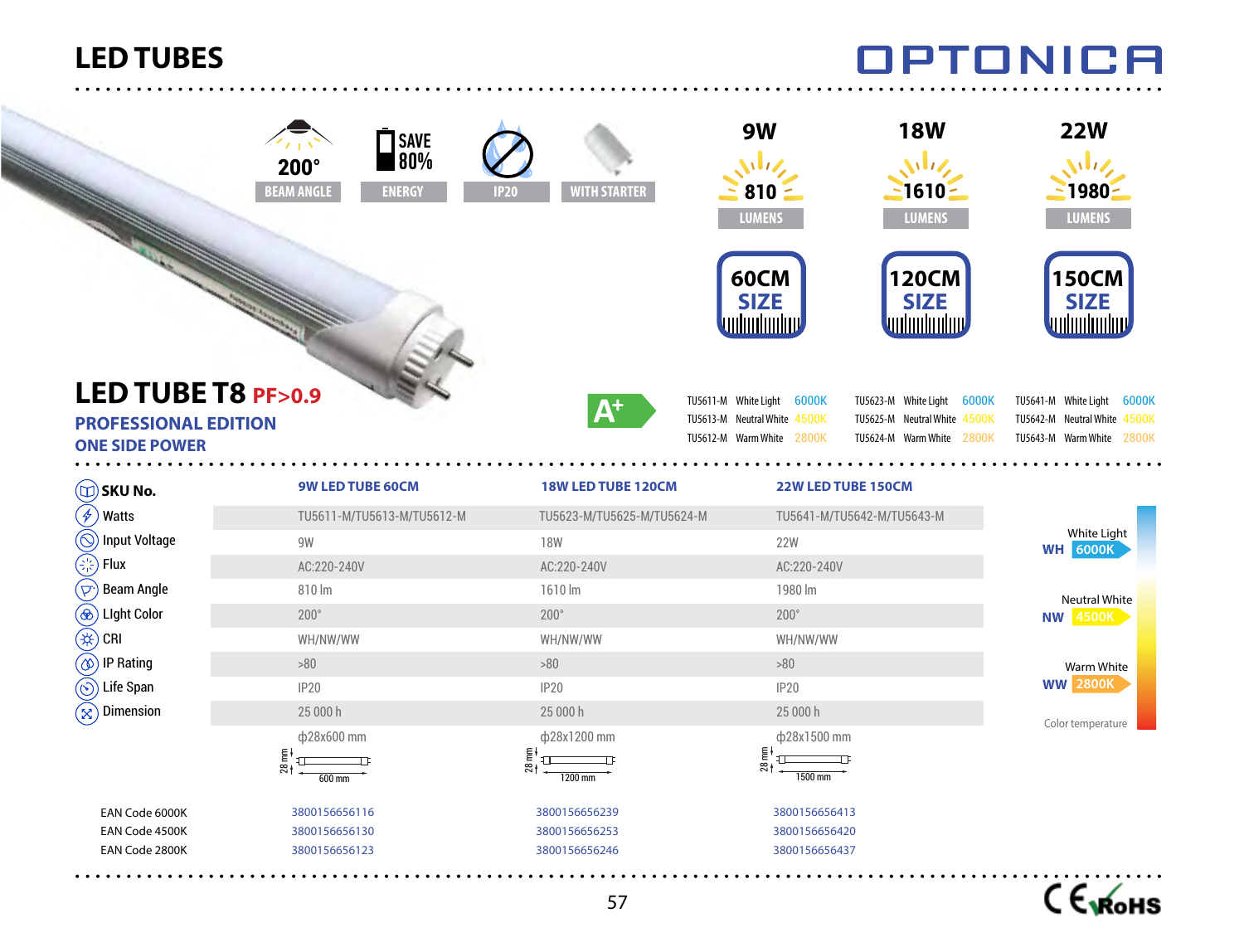<u>. . . . . . . . . . . . . . . .</u>

|                                                                     |                                                                                                                                                                            | <b>WARRANT</b>                                               | <b>9W</b><br>$1050 -$<br><b>LUMENS</b>                                            | <b>18W</b><br><b>22W</b><br>$\sqrt{1/z}$<br>いりん<br>$2650 -$<br>$2150 -$<br><b>LUMENS</b><br><b>LUMENS</b>                                                              |
|---------------------------------------------------------------------|----------------------------------------------------------------------------------------------------------------------------------------------------------------------------|--------------------------------------------------------------|-----------------------------------------------------------------------------------|------------------------------------------------------------------------------------------------------------------------------------------------------------------------|
|                                                                     |                                                                                                                                                                            | <b>WITH STARTER</b>                                          | <b>60CM</b><br><b>SIZE</b><br><u>unhnuhmulmu</u>                                  | <b>120CM</b><br><b>150CM</b><br><b>SIZE</b><br><b>SIZE</b><br>William<br>unhunlunluv                                                                                   |
| LED TUBE T8 PF>0.95<br><b>NANO PLASTIC</b><br><b>ONE SIDE POWER</b> | $270^\circ$<br><b>BEAM ANGLE</b>                                                                                                                                           | <b>120lm/W</b><br><b>HIGH LUMEN</b><br><b>IP20</b>           | TU5511 White Light 6000K<br>TU5512 Neutral White 4500K<br>TU5513 Warm White 2800K | TU5514 White Light 6000K<br>TU5517 White Light 6000K<br>TU5515 Neutral White 4500K<br>TU5518 Neutral Light 4500K<br>TU5516 Warm White 2800K<br>TU5519 Warm Light 2800K |
|                                                                     | 9W LED TUBE 60CM                                                                                                                                                           | 18W LED TUBE 120CM                                           | 22W LED TUBE 150CM                                                                |                                                                                                                                                                        |
| $\mathbf{D}$ SKU No.                                                | TU5511/TU5512/TU5513                                                                                                                                                       | TU5514/TU5515/TU5516                                         | TU5517/TU5518/TU5519                                                              |                                                                                                                                                                        |
| $\oint$<br><b>Watts</b>                                             | 9W                                                                                                                                                                         | <b>18W</b>                                                   | <b>22W</b>                                                                        | White Light<br><b>WH 6000K</b>                                                                                                                                         |
| $\circledS$ Input Voltage                                           | AC:175-240V                                                                                                                                                                | AC:175-240V                                                  | AC:175-240V                                                                       |                                                                                                                                                                        |
| $\left(\frac{\partial V}{\partial x}\right)$ Flux                   | 1050 lm                                                                                                                                                                    | 2150 lm                                                      | 2650 lm                                                                           | Neutral White                                                                                                                                                          |
| $(\overline{\triangledown})$ Beam Angle                             | $270^\circ$                                                                                                                                                                | $270^\circ$                                                  | $270^\circ$                                                                       | <b>NW 4500K</b>                                                                                                                                                        |
| $\circledast$ ) Light Color                                         | WH/NW/WW                                                                                                                                                                   | WH/NW/WW                                                     | WH/NW/WW                                                                          |                                                                                                                                                                        |
| $(\nleftrightarrow)$ CRI                                            | >80                                                                                                                                                                        | >80                                                          | >80                                                                               | Warm White                                                                                                                                                             |
| $\circledcirc$ IP Rating                                            | <b>IP20</b>                                                                                                                                                                | <b>IP20</b>                                                  | IP20                                                                              | <b>WW 2800K</b>                                                                                                                                                        |
| $\circledcirc$ ) Life Span                                          | 25 000 h                                                                                                                                                                   | 25 000 h                                                     | 25 000 h                                                                          | Color temperature                                                                                                                                                      |
| $\mathcal{L}(\mathbf{x})$ Dimension                                 | ф28x600 mm                                                                                                                                                                 | ф28x1200 mm                                                  | ф28x1500 mm                                                                       |                                                                                                                                                                        |
|                                                                     | $\begin{array}{c}\n\overline{28} & \overline{11} \\ \overline{11} & \overline{11}\n\end{array}$<br>$\begin{array}{c}\n\hline\n\hline\n\hline\n600 \text{ mm}\n\end{array}$ | $28 \text{ mm}$<br>$\frac{1200 \text{ mm}}{1200 \text{ mm}}$ | $28 \text{ mm}$<br>$\begin{array}{c}\n\hline\n\hline\n\hline\n\end{array}$        |                                                                                                                                                                        |
| EAN Code 6000K                                                      | 3800156655119                                                                                                                                                              | 3800156655140                                                | 3800156655171                                                                     |                                                                                                                                                                        |
| EAN Code 4500K                                                      | 3800156655126                                                                                                                                                              | 3800156655157                                                | 3800156655188                                                                     |                                                                                                                                                                        |
| EAN Code 2800K                                                      | 3800156655133                                                                                                                                                              | 3800156655164                                                | 3800156655195                                                                     |                                                                                                                                                                        |
|                                                                     |                                                                                                                                                                            | 58                                                           |                                                                                   | С Ємонѕ                                                                                                                                                                |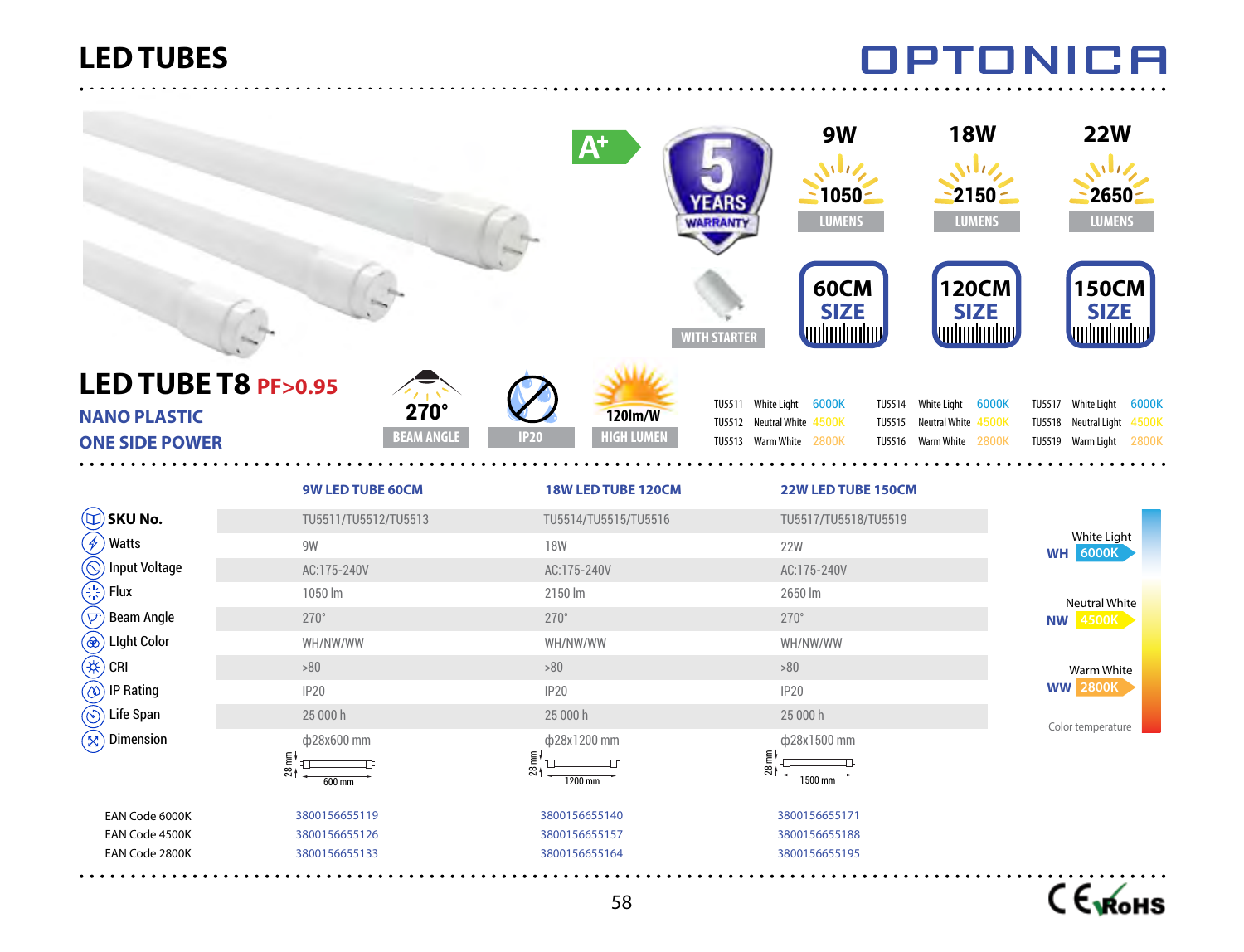|                                                                       |                                                                                                                                              | $270^\circ$<br><b>BEAM ANGLE</b> | <b>IP20</b>                                  | 9W<br>$\mathbf{M}$<br>800<br><b>LUMENS</b> | <b>18W</b><br>いしん<br>$1600 -$<br><b>LUMENS</b>                                             | <b>22W</b><br>いしん<br>$2000 -$<br><b>LUMENS</b>                                                 |  |
|-----------------------------------------------------------------------|----------------------------------------------------------------------------------------------------------------------------------------------|----------------------------------|----------------------------------------------|--------------------------------------------|--------------------------------------------------------------------------------------------|------------------------------------------------------------------------------------------------|--|
|                                                                       |                                                                                                                                              |                                  |                                              | <b>60CM</b><br><b>SIZE</b><br>unhunhun     | 120CM<br><b>SIZE</b><br><b>unhunhunhuv</b>                                                 | <b>150CM</b><br><b>SIZE</b><br>unhunlunluv                                                     |  |
| LED TUBE T8 PF>0.9<br><b>CITY LINE GLASS</b><br><b>ONE SIDE POWER</b> |                                                                                                                                              | $\mathbf{A}^+$                   | TU5601 White Light 6000K<br>TU5602<br>TU5603 | Neutral White 4500K<br>Warm White 2800K    | White Light 6000K<br>TU5604<br>TU5605<br>Neutral White 4500K<br>Warm White 2800K<br>TU5606 | White Light 6000K<br>TU5607<br><b>TU5608</b><br>Neutral White 4500K<br>TU5609 Warm White 2800K |  |
|                                                                       | <b>9W LED TUBE 60CM</b>                                                                                                                      | 18W LED TUBE 120CM               |                                              | 22W LED TUBE 150CM                         |                                                                                            |                                                                                                |  |
| $(\Box)$ SKU No.                                                      | TU5601/TU5602/TU5603                                                                                                                         | TU5604/TU5605/TU5606             |                                              | TU5607/TU5608/TU5609                       |                                                                                            |                                                                                                |  |
| $\mathscr{F}_\mathscr{A}$<br>Watts                                    | 9W                                                                                                                                           | <b>18W</b>                       |                                              | <b>22W</b>                                 |                                                                                            | White Light<br><b>WH 6000K</b>                                                                 |  |
| $\circledS$ Input Voltage                                             | AC:175-240V                                                                                                                                  | AC:175-240V                      |                                              | AC:175-240V                                |                                                                                            |                                                                                                |  |
| $\bigodot$<br>Flux                                                    | 800 lm                                                                                                                                       | 1600 lm                          | 2000 lm                                      |                                            |                                                                                            |                                                                                                |  |
| $(\nabla)$<br><b>Beam Angle</b>                                       | $270^\circ$                                                                                                                                  | $270^\circ$                      | $270^\circ$                                  |                                            |                                                                                            | <b>Neutral White</b><br><b>NW 4500K</b>                                                        |  |
| $^\circledR)$<br><b>Light Color</b>                                   | WH/NW/WW                                                                                                                                     | WH/NW/WW                         |                                              | WH/NW/WW                                   |                                                                                            |                                                                                                |  |
| (#)<br>CRI                                                            | >80                                                                                                                                          | >80                              |                                              | >80                                        |                                                                                            | Warm White                                                                                     |  |
| $^\text{\textregistered}$<br>IP Rating                                | <b>IP20</b>                                                                                                                                  | <b>IP20</b>                      |                                              | <b>IP20</b>                                |                                                                                            | <b>WW 2800K</b>                                                                                |  |
| $\circledS$<br>Life Span                                              | 25 000 h                                                                                                                                     | 25 000 h                         |                                              | 25 000 h                                   |                                                                                            |                                                                                                |  |
| Dimension<br>$(\boxtimes)$                                            | ф28x600 mm                                                                                                                                   | φ28x1200 mm                      |                                              | ф28x1500 mm                                |                                                                                            | Color temperature                                                                              |  |
|                                                                       | $\begin{array}{c}\n\overline{28} & \overline{11} \\ \overline{11} & \overline{11} \\ \overline{11} & \overline{11}\n\end{array}$<br>$600$ mm | $28 \text{ mm}$<br>ᄑ<br>1200 mm  | $28 \text{ mm}$                              | $\Box$<br>1500 mm                          |                                                                                            |                                                                                                |  |
| EAN Code 6000K                                                        | 3800156656017                                                                                                                                | 3800156656048                    |                                              | 3800156656079                              |                                                                                            |                                                                                                |  |
| EAN Code 4500K                                                        | 3800156656024                                                                                                                                | 3800156656055                    |                                              | 3800156656086                              |                                                                                            |                                                                                                |  |
| EAN Code 2800K                                                        | 3800156656031                                                                                                                                | 3800156656062                    |                                              | 3800156656093                              |                                                                                            |                                                                                                |  |
|                                                                       |                                                                                                                                              |                                  |                                              |                                            |                                                                                            | <i>__</i>                                                                                      |  |

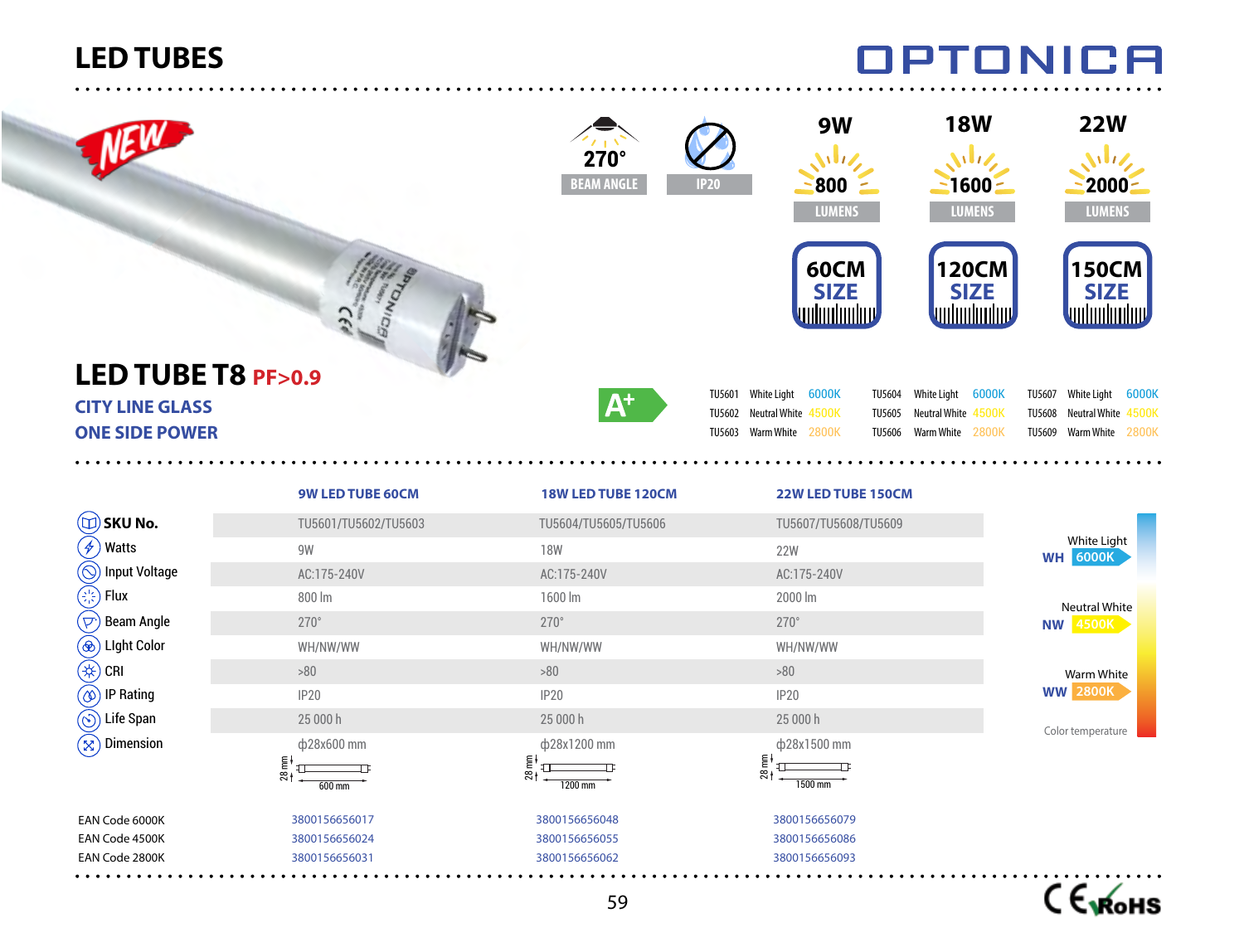



**For Single LED Tube 9W**





**For Single LED Tube 18W**





**T8 TUBE FIXTURE**

**SINGLE T8 TUBE SOCKET FOR ONE-SIDE POWER**

**For Single LED Tube 23W**





**IP65**

**For Two LED Tubes 9W**





**For Two LED Tubes 18W**





**T8 TUBE FIXTURE DUBLE TUBE SOCKET**

 **FOR ONE-SIDE POWER**

**For Two LED Tubes 23W**





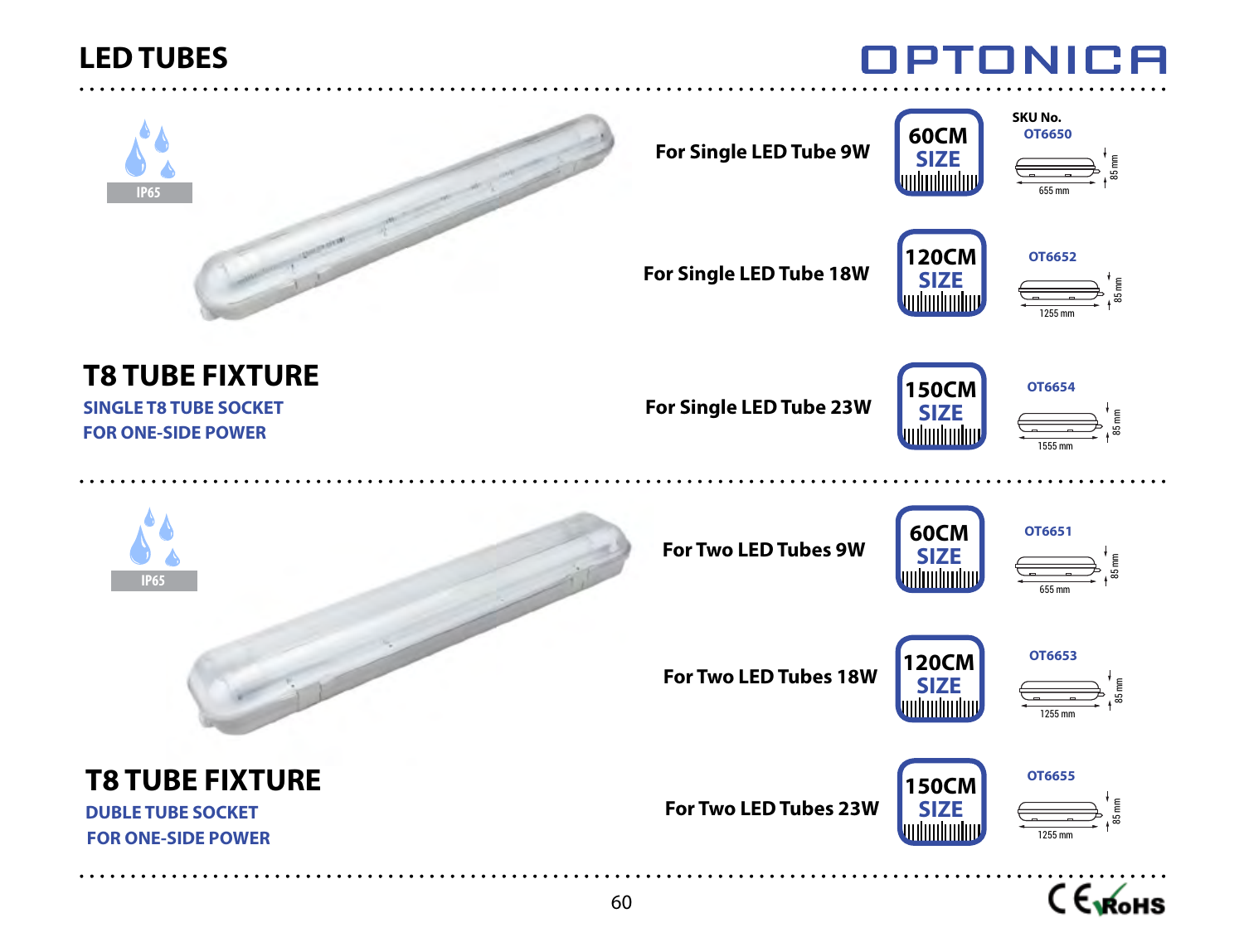

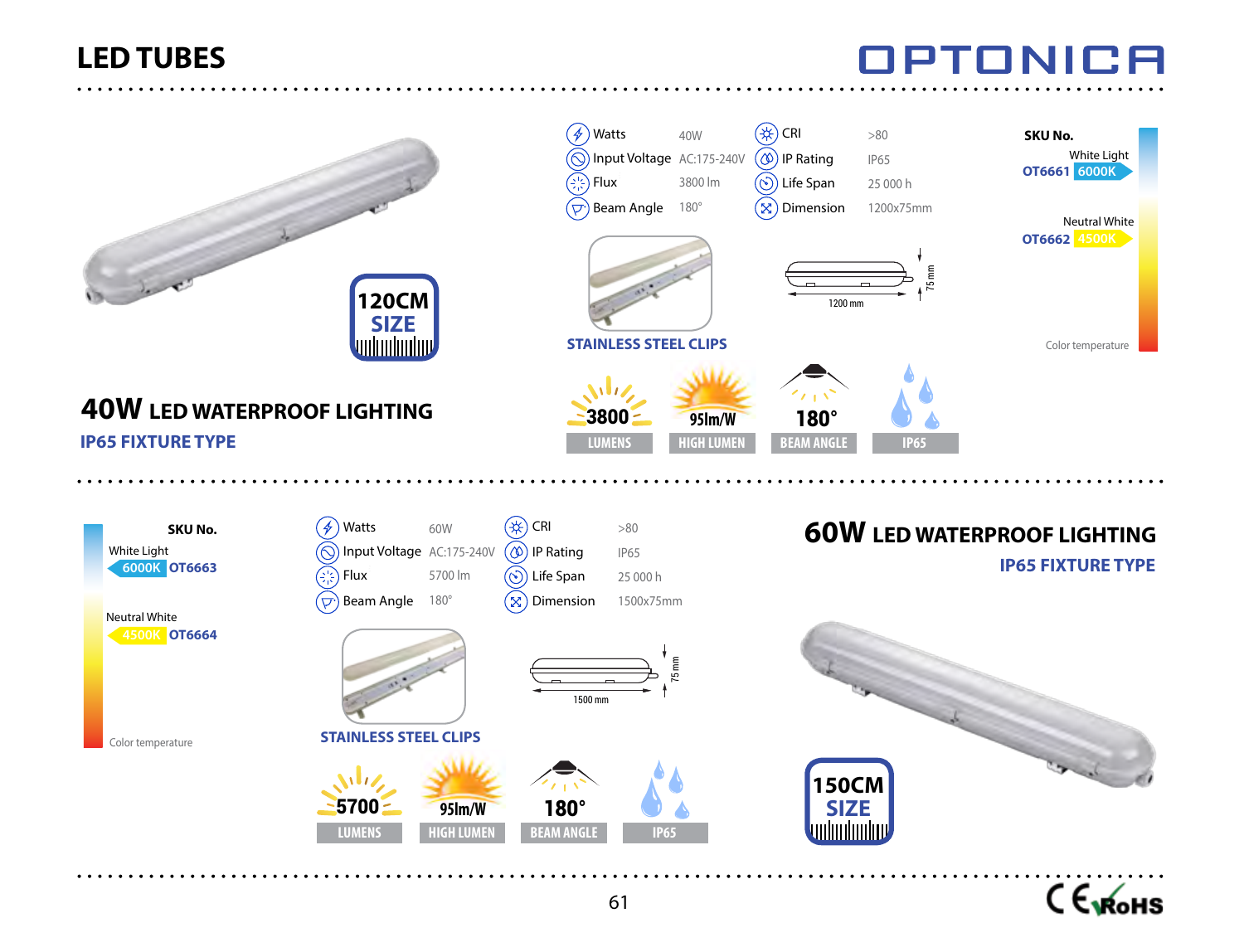

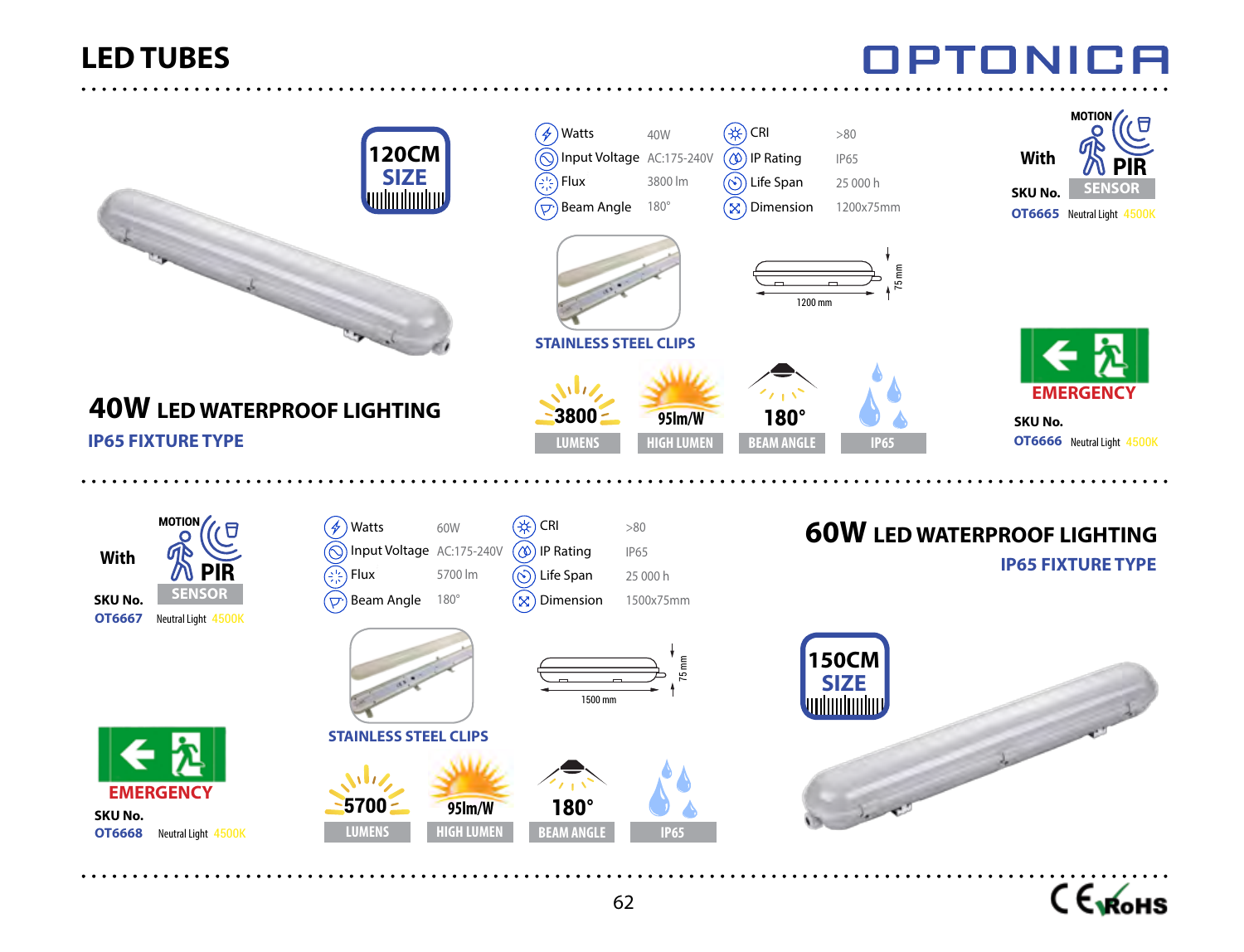#### **LED BATTEN LIGHT**